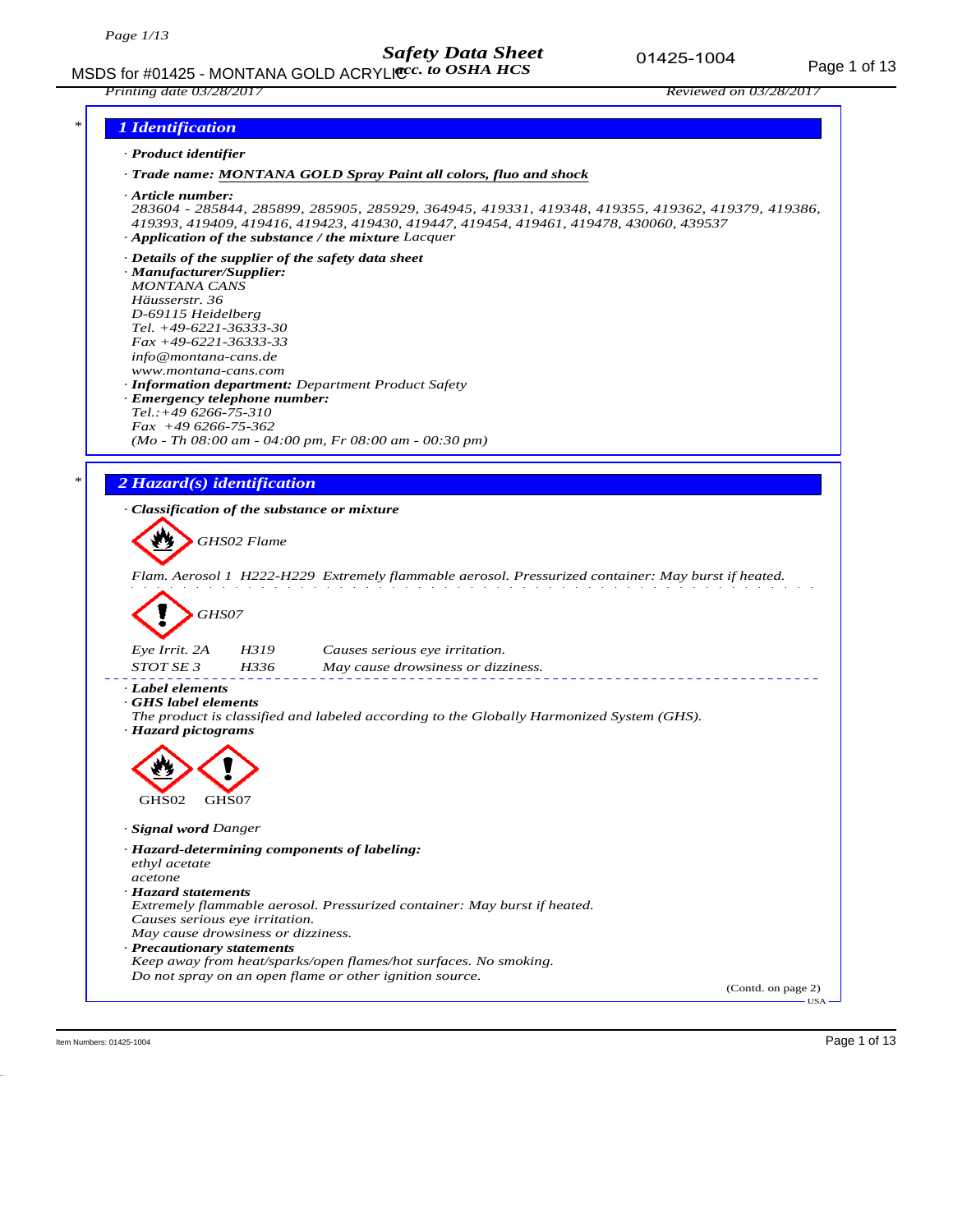MSDS for #01425 - MONTANA GOLD ACRYLIC  $cc.$  to OSHA HCS For the state of 13 *acc. to OSHA HCS*

*Printing date 03/28/2017 Reviewed on 03/28/2017*





| Do not pierce or burn, even after use.<br>Do not breathe spray.<br>· Classification system:<br>$\cdot$ NFPA ratings (scale 0 - 4) | Protect from sunlight. Do not expose to temperatures exceeding $50^{\circ}C/122^{\circ}F$ .<br>Dispose of contents / container in accordance with local/regional/national/international regulations. | (Contd. of page 1)             |
|-----------------------------------------------------------------------------------------------------------------------------------|------------------------------------------------------------------------------------------------------------------------------------------------------------------------------------------------------|--------------------------------|
| $Health = 1$<br>$Fire = 4$<br>$Reactivity = 3$                                                                                    |                                                                                                                                                                                                      |                                |
| $\cdot$ HMIS-ratings (scale 0 - 4)                                                                                                |                                                                                                                                                                                                      |                                |
| <b>HEALTH</b><br>$\vert$ 1 $\vert$<br>$Health = 1$<br>$Fire = 4$<br><b>FIRE</b><br> 4 <br>REACTIVITY <sup>3</sup>                 | $Reactivity = 3$                                                                                                                                                                                     |                                |
| Other hazards<br>· Results of PBT and vPvB assessment<br>$\cdot$ <b>PBT:</b> Not applicable.<br>$\cdot$ vPvB: Not applicable.     |                                                                                                                                                                                                      |                                |
|                                                                                                                                   |                                                                                                                                                                                                      |                                |
|                                                                                                                                   | <b>3 Composition/information on ingredients</b>                                                                                                                                                      |                                |
| · Chemical characterization: Mixtures                                                                                             | · Description: Mixture of the substances listed below with nonhazardous additions.                                                                                                                   |                                |
| · Dangerous components:                                                                                                           |                                                                                                                                                                                                      |                                |
| CAS: 115-10-6                                                                                                                     | dimethyl ether<br>RTECS: PM 4780000 SFlam. Gas 1, H220<br>Press. Gas. H280                                                                                                                           | $12.5 - 20\%$                  |
| CAS: 141-78-6<br><b>RTECS: AH 5425000</b>                                                                                         | ethyl acetate<br>$\otimes$ Flam. Liq. 2, H225<br>$\bigotimes$ Eye Irrit. 2A, H319; STOT SE 3, H336                                                                                                   | $12.5 - 520\%$                 |
| $CAS: 67-64-1$<br><b>RTECS: AL 3150000</b>                                                                                        | acetone<br>$\bullet$ Flam. Liq. 2, H225<br>$\bigotimes$ Eye Irrit. 2A, H319; STOT SE 3, H336                                                                                                         | $5 - 10\%$                     |
| CAS: 74-98-6<br><i>RTECS: TX 2275000</i>                                                                                          | propane<br>$\bigotimes$ Flam. Gas 1, H220<br>Press. Gas, H280                                                                                                                                        | $5 - 10\%$                     |
| CAS: 106-97-8<br><i>RTECS: EJ 4200000</i>                                                                                         | butane<br>$\otimes$ Flam. Gas 1, H220<br>Press. Gas, H280                                                                                                                                            | $5 - 10\%$                     |
| CAS: 13463-67-7                                                                                                                   | titanium dioxide<br>$\otimes$ Carc. 2, H351                                                                                                                                                          | $2.5 - 5.0\%$                  |
| $CAS: 64742-94-5$                                                                                                                 | Solvent naphtha (petroleum), heavy arom.<br>$\bigotimes$ Asp. Tox. 1, $\overline{H}3\overline{0}4$                                                                                                   | $2.5 - 5.0\%$                  |
|                                                                                                                                   |                                                                                                                                                                                                      |                                |
| CAS: 108-65-6                                                                                                                     | 2-methoxy-1-methylethyl acetate<br><b>◆ Flam.</b> Liq. 3, H226                                                                                                                                       |                                |
| CAS: 9004-70-0                                                                                                                    | cellulose nitrate<br>$\otimes$ Flam. Sol. 1, H228                                                                                                                                                    | $2.5 - 5.0\%$<br>$2.5 - 5.0\%$ |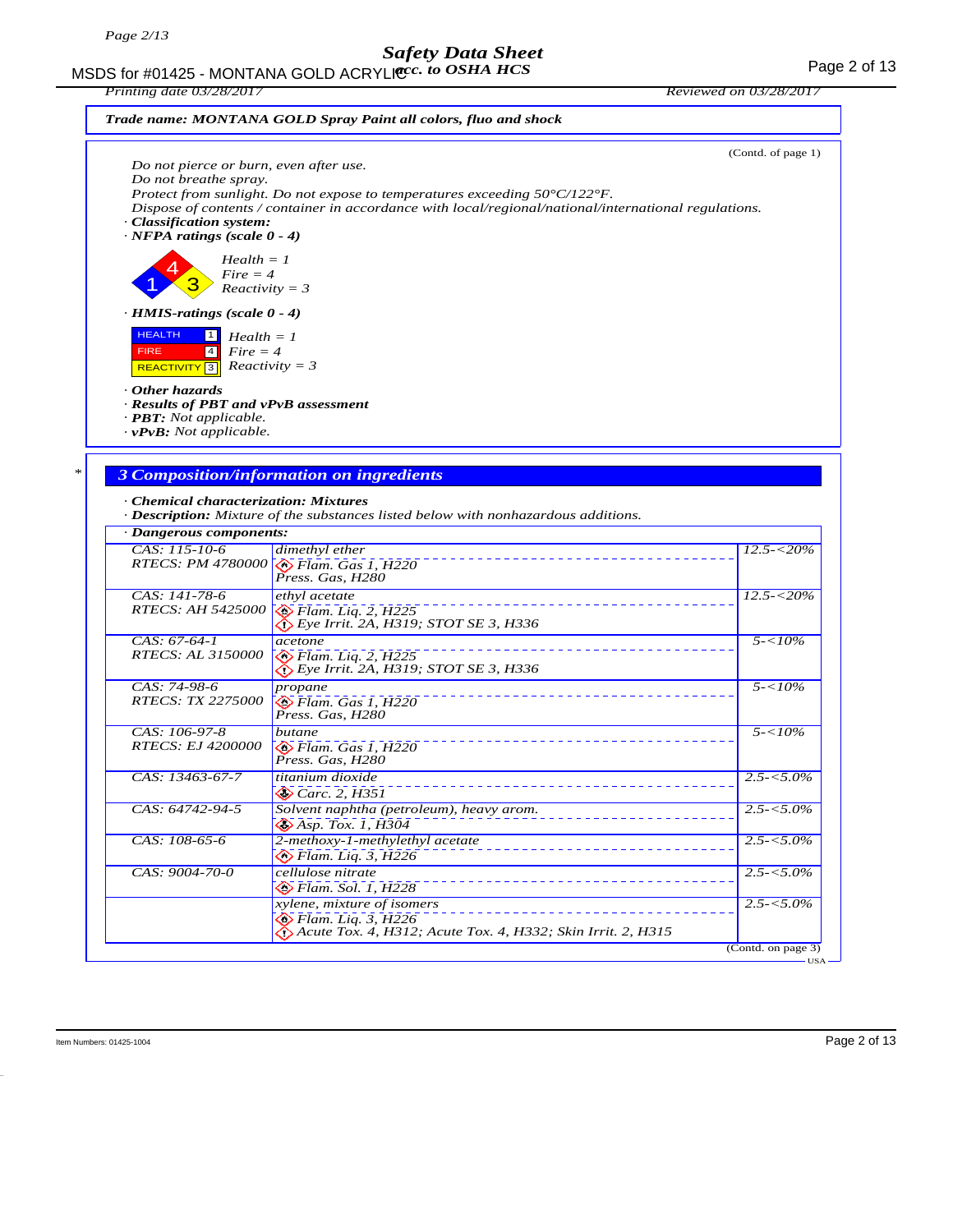# MSDS for #01425 - MONTANA GOLD ACRYLICC. to OSHA HCS **Acceleration of the COSE ACCOLD** ACRYLIC COSHA HCS

*Printing date 03/28/2017 Reviewed on 03/28/2017*

*Trade name: MONTANA GOLD Spray Paint all colors, fluo and shock*

|                          |                                                   | (Contd. of page 2) |
|--------------------------|---------------------------------------------------|--------------------|
| $CAS: 75-28-5$           | isobutane                                         | $< 2.5\%$          |
| <i>RTECS: TZ 4300000</i> | $\sqrt{\frac{1}{2}}$ Flam. Gas 1, H220            |                    |
| $CAS: 67-63-0$           | propan-2-ol                                       | $< 2.5\%$          |
|                          | RTECS: NT 8050000 8 Flam. Liq. 2, H225            |                    |
| $CAS: 100-41-4$          | ethylbenzene                                      | $\langle 0.5\%$    |
|                          | RTECS: DA 0700000 <b>S</b> Flam. Liq. 2, H225     |                    |
|                          | Carc. 2, H351; STOT RE 2, H373; Asp. Tox. 1, H304 |                    |
|                          | $\bigotimes$ Acute Tox. 4, H332                   |                    |

#### *· Additional information:*

*The content of Benzene (EINECS-Nr. 200-753-7) in the ingredients is less than 0,1% (Note P Annex 1A 1272/2008 EU), so the classification as carcinogen need not to apply. For the wording of the listed hazard phrases refer to section 16.*

### *\* 4 First-aid measures*

*· Description of first aid measures*

- *· After inhalation: Supply fresh air; consult doctor in case of complaints.*
- *· After skin contact: Generally the product does not irritate the skin.*
- *· After eye contact:*
- *Rinse opened eye for several minutes under running water. If symptoms persist, consult a doctor.*
- *· After swallowing: Drink copious amounts of water and provide fresh air. Immediately call a doctor.*
- *· Information for doctor:*
- *· Most important symptoms and effects, both acute and delayed No further relevant information available. · Indication of any immediate medical attention and special treatment needed*
- *No further relevant information available.*

### *\* 5 Fire-fighting measures*

#### *· Extinguishing media*

*· Suitable extinguishing agents:*

*CO2, extinguishing powder or water spray. Fight larger fires with water spray or alcohol resistant foam. · For safety reasons unsuitable extinguishing agents: Water with full jet*

- *· Special hazards arising from the substance or mixture No further relevant information available.*
- *· Advice for firefighters*

- *\* 6 Accidental release measures*
- *· Personal precautions, protective equipment and emergency procedures Wear protective equipment. Keep unprotected persons away. · Environmental precautions: No special measures required.*
- *· Methods and material for containment and cleaning up: Ensure adequate ventilation.*
- *· Reference to other sections*
- *See Section 7 for information on safe handling.*
- *See Section 8 for information on personal protection equipment.*
- *See Section 13 for disposal information.*

### *Handling and storage*

#### *· Handling:*

- *· Precautions for safe handling*
- *Ensure good ventilation/exhaustion at the workplace. Open and handle receptacle with care.*

(Contd. on page 4) USA

Item Numbers: 01425-1004 Page 3 of 13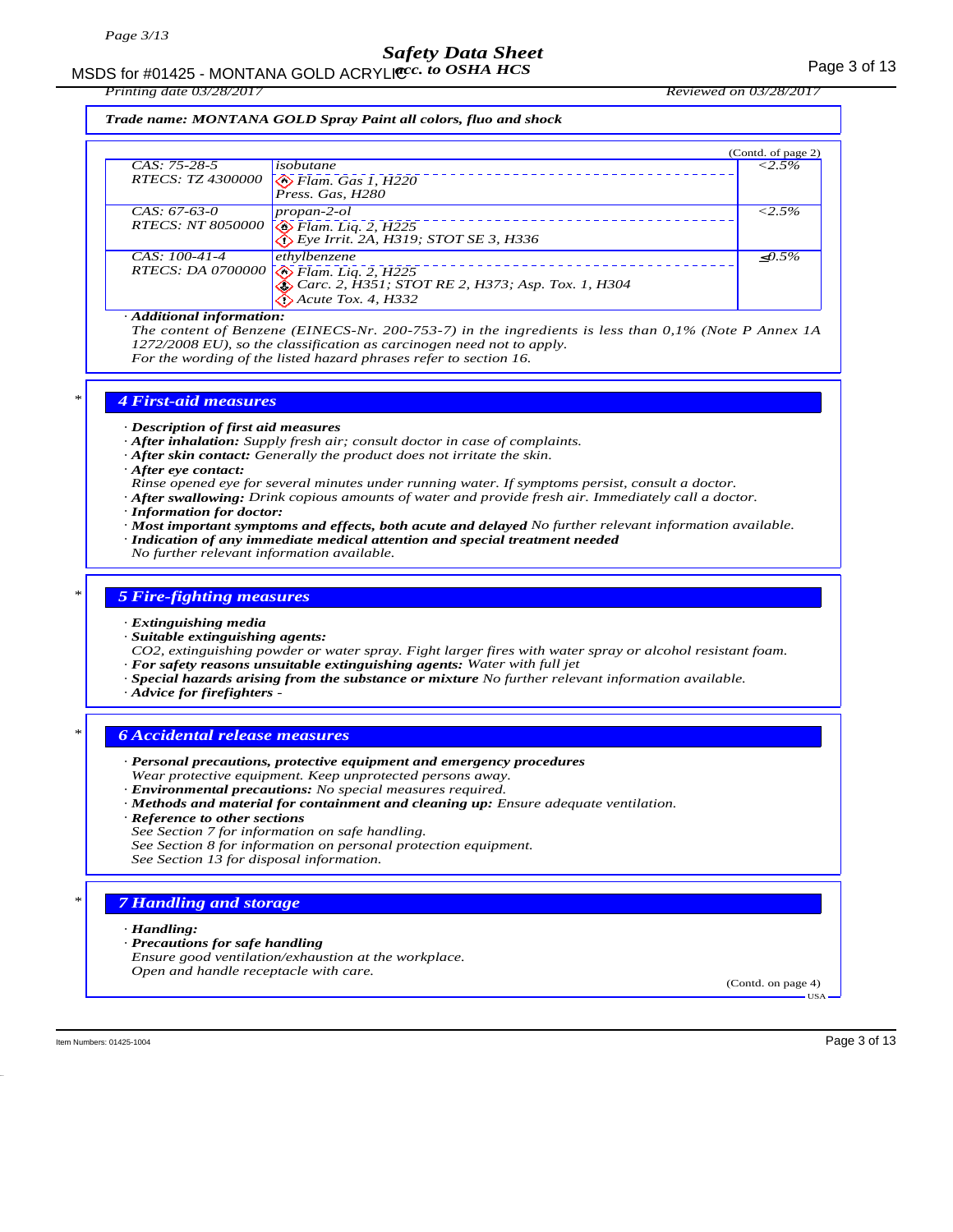MSDS for #01425 - MONTANA GOLD ACRYLICC. to OSHA HCS **Acceleration of the COSE ACCESS** Page 4 of 13

*Printing date 03/28/2017 Reviewed on 03/28/2017 Trade name: MONTANA GOLD Spray Paint all colors, fluo and shock* (Contd. of page 3) *· Information about protection against explosions and fires: Keep ignition sources away - Do not smoke. Protect against electrostatic charges. · Conditions for safe storage, including any incompatibilities · Storage: · Requirements to be met by storerooms and receptacles: Store in a cool location. Observe official regulations on storing packagings with pressurized containers. · Information about storage in one common storage facility: Not required. · Further information about storage conditions: Protect from heat and direct sunlight. · Specific end use(s) No further relevant information available. \* 8 Exposure controls/personal protection · Additional information about design of technical systems: No further data; see item 7. · Control parameters · Components with limit values that require monitoring at the workplace: The following constituents are the only constituents of the product which have a PEL, TLV or other recommended exposure limit. At this time, the other constituents have no known exposure limits. 115-10-6 dimethyl ether WEEL Long-term value: 1000 ppm 141-78-6 ethyl acetate PEL Long-term value: 1400 mg/m³, 400 ppm REL Long-term value: 1400 mg/m³, 400 ppm TLV Long-term value: 1440 mg/m³, 400 ppm 67-64-1 acetone PEL Long-term value: 2400 mg/m³, 1000 ppm REL Long-term value: 590 mg/m³, 250 ppm TLV Short-term value: 1187 mg/m³, 500 ppm Long-term value: 594 mg/m³, 250 ppm BEI 74-98-6 propane PEL Long-term value: 1800 mg/m³, 1000 ppm REL Long-term value: 1800 mg/m³, 1000 ppm TLV refer to Appendix F inTLVs&BEIs book; NIC-EX 106-97-8 butane REL Long-term value: 1900 mg/m³, 800 ppm TLV Short-term value: (2370) mg/m³, (1000) ppm NIC-EX 108-65-6 2-methoxy-1-methylethyl acetate WEEL Long-term value: 50 ppm xylene, mixture of isomers PEL Long-term value: 435 mg/m³, 100 ppm REL Short-term value: 655 mg/m³, 150 ppm Long-term value: 435 mg/m³, 100 ppm TLV Short-term value: 651 mg/m³, 150 ppm Long-term value: 434 mg/m³, 100 ppm BEI* (Contd. on page 5) USA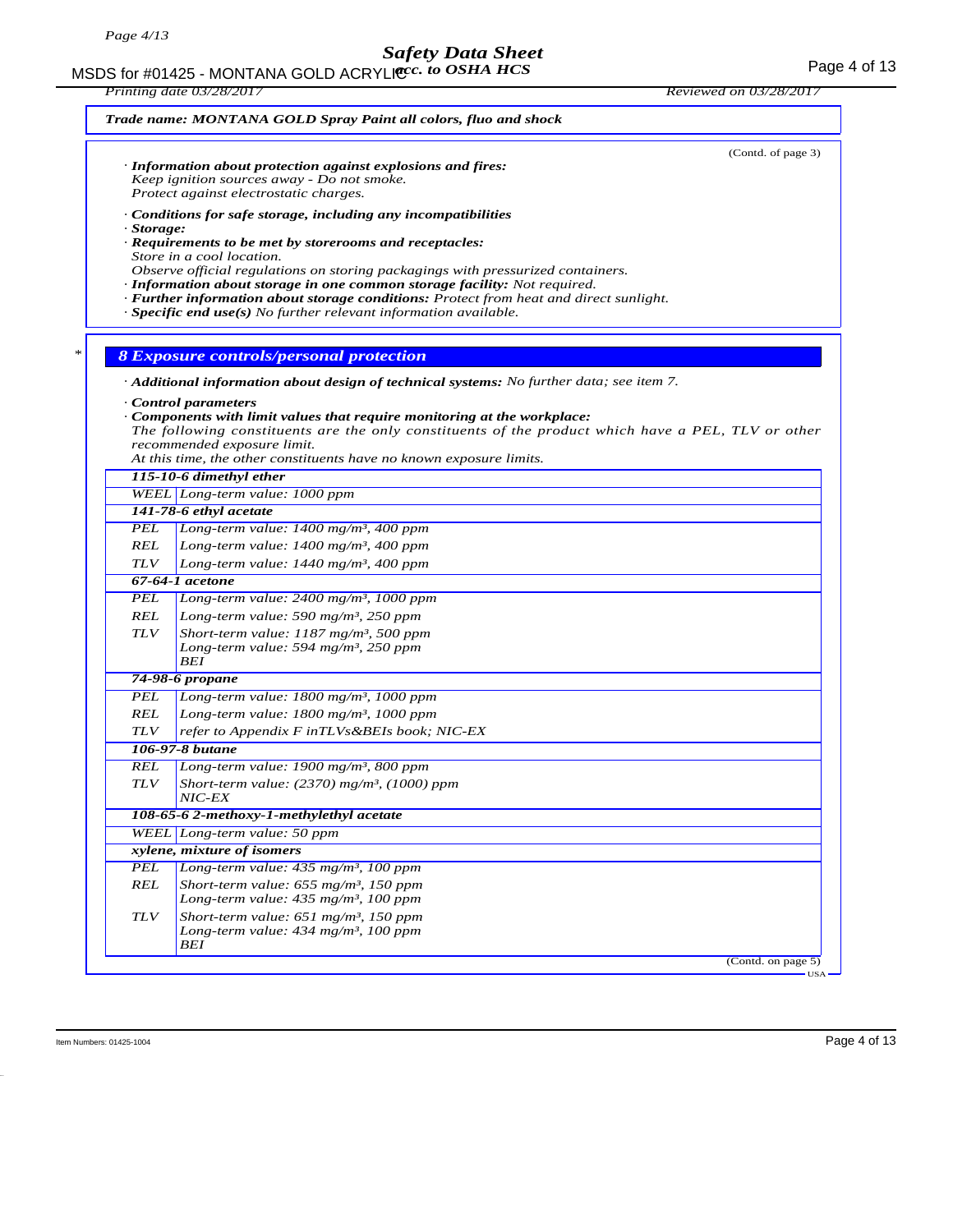MSDS for #01425 - MONTANA GOLD ACRYLIC  $cc.$  to OSHA HCS For the state of the state of the Page 5 of 13 *acc. to OSHA HCS*

*Printing date 03/28/2017 Reviewed on 03/28/2017*

*Trade name: MONTANA GOLD Spray Paint all colors, fluo and shock*

|            | (Contd. of page 4)                                                                          |
|------------|---------------------------------------------------------------------------------------------|
|            | 75-28-5 isobutane                                                                           |
| <b>TLV</b> | Short-term value: $(2370)$ mg/m <sup>3</sup> , $(1000)$ ppm<br><i>NIC-EX</i>                |
|            | $67-63-0$ propan-2-ol                                                                       |
| PEL        | Long-term value: 980 mg/m <sup>3</sup> , 400 ppm                                            |
| REL        | Short-term value: $1225$ mg/m <sup>3</sup> , 500 ppm                                        |
|            | Long-term value: 980 mg/m <sup>3</sup> , 400 ppm                                            |
| <b>TLV</b> | Short-term value: 984 mg/m <sup>3</sup> , 400 ppm                                           |
|            | Long-term value: $492$ mg/m <sup>3</sup> , 200 ppm<br>BEI                                   |
|            | 100-41-4 ethylbenzene                                                                       |
| PEL        | Long-term value: 435 mg/m <sup>3</sup> , 100 ppm                                            |
| REL        | Short-term value: $545$ mg/m <sup>3</sup> , 125 ppm                                         |
|            | Long-term value: $435 \text{ mg/m}^3$ , 100 ppm                                             |
| <b>TLV</b> | Long-term value: $87 \text{ mg/m}^3$ , 20 ppm                                               |
|            | BEI                                                                                         |
|            | · Ingredients with biological limit values:                                                 |
|            | 67-64-1 acetone                                                                             |
|            | $BEI$ 50 mg/L                                                                               |
|            | Medium: urine                                                                               |
|            | Time: end of shift                                                                          |
|            | Parameter: Acetone (nonspecific)                                                            |
|            | xylene, mixture of isomers                                                                  |
|            | BEI 1.5 $g/g$ creatinine                                                                    |
|            | Medium: urine<br>Time: end of shift                                                         |
|            | Parameter: Methylhippuric acids                                                             |
|            | $67 - 63 - 0$ propan-2-ol                                                                   |
|            | $BEI$ 40 mg/L                                                                               |
|            | Medium: urine                                                                               |
|            | Time: end of shift at end of workweek                                                       |
|            | Parameter: Acetone (background, nonspecific)                                                |
|            | 100-41-4 ethylbenzene                                                                       |
|            | BEI $0.7$ g/g creatinine                                                                    |
|            | Medium: urine                                                                               |
|            | Time: end of shift at end of workweek                                                       |
|            | Parameter: Sum of mandelic acid and phenylglyoxylic acid (nonspecific, semi-quantitative)   |
|            |                                                                                             |
|            | Medium: end-exhaled air                                                                     |
|            | Time: not critical                                                                          |
|            | Parameter: Ethyl benzene (semi-quantitative)                                                |
|            | Additional information: The lists that were valid during the creation were used as basis.   |
|            | · Exposure controls                                                                         |
|            | · Personal protective equipment:                                                            |
|            | · General protective and hygienic measures:                                                 |
|            | Keep away from foodstuffs, beverages and feed.                                              |
|            | Immediately remove all soiled and contaminated clothing.                                    |
|            | Wash hands before breaks and at the end of work.<br>Do not inhale gases / fumes / aerosols. |
|            | Avoid contact with the eyes and skin.                                                       |
|            | · Breathing equipment:                                                                      |
|            | Filter AX                                                                                   |
|            | (Contd. on page 6)                                                                          |
|            | $USA -$                                                                                     |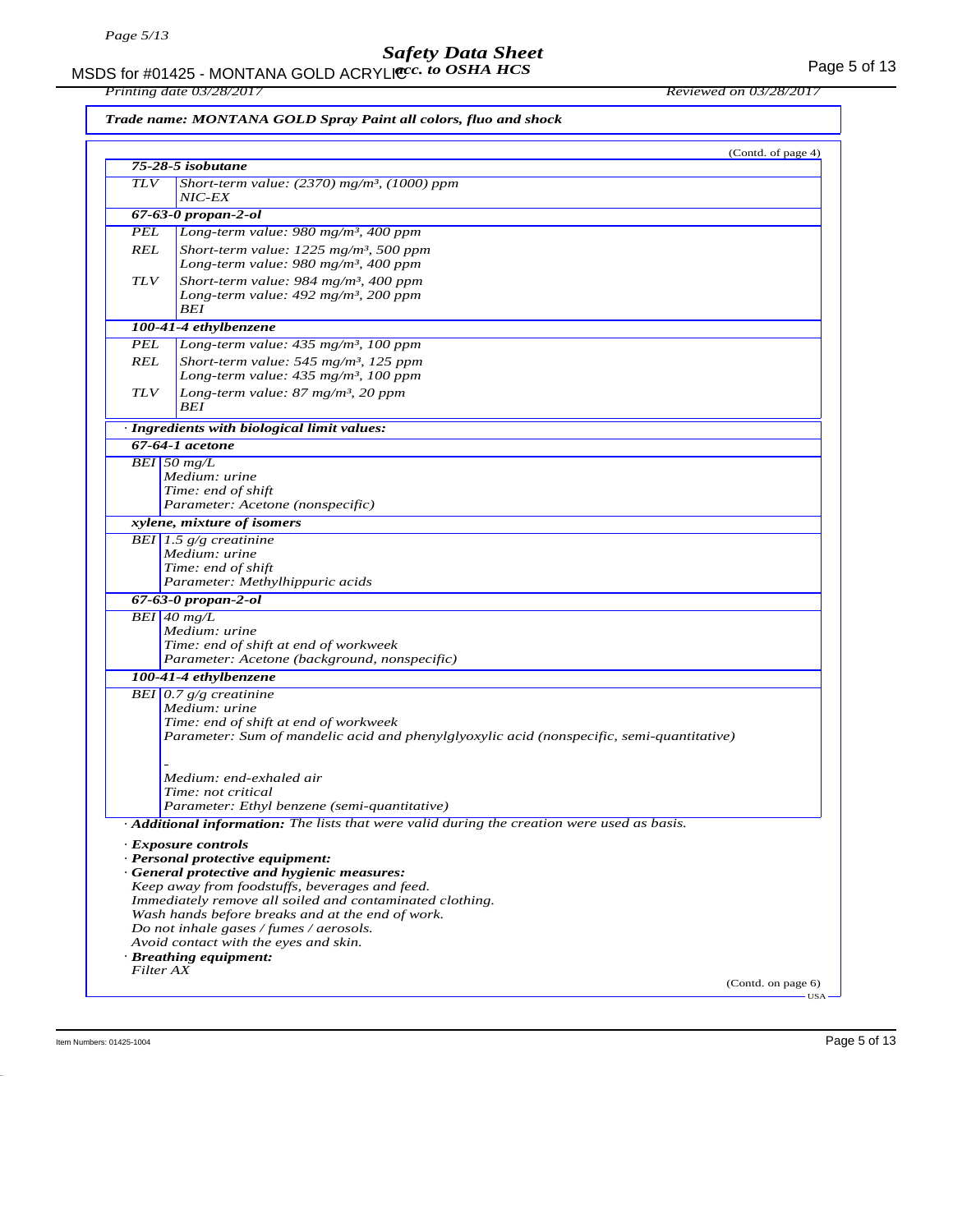MSDS for #01425 - MONTANA GOLD ACRYLIC  $cc.$  to OSHA HCS For the state of 13 *acc. to OSHA HCS*

| Printing date 03/28/2017                                                                                                                                                                                        | <i>Reviewed on 03/28/201</i> |
|-----------------------------------------------------------------------------------------------------------------------------------------------------------------------------------------------------------------|------------------------------|
| Trade name: MONTANA GOLD Spray Paint all colors, fluo and shock                                                                                                                                                 |                              |
|                                                                                                                                                                                                                 | (Contd. of page 5)           |
| Not necessary if room is well-ventilated.                                                                                                                                                                       |                              |
| Use suitable respiratory protective device in case of insufficient ventilation.<br>· Protection of hands:                                                                                                       |                              |
| In case of contact with spray dust protective gloves made of butyl shoud be used (min. 0.4 mm thick), e.g.<br>KCL Camatril, article no. 898 or similar products                                                 |                              |
| Protective gloves                                                                                                                                                                                               |                              |
| Solvent resistant gloves                                                                                                                                                                                        |                              |
| The glove material has to be impermeable and resistant to the product/ the substance/ the preparation.<br>Selection of the glove material on consideration of the penetration times, rates of diffusion and the |                              |
| degradation                                                                                                                                                                                                     |                              |
| · <b>Material of gloves</b> Butyl rubber, BR                                                                                                                                                                    |                              |
| · Penetration time of glove material                                                                                                                                                                            |                              |
| Butyl rubber gloves with a thickness of 0.4 mm are resistant to:<br>Acetone: 480 min                                                                                                                            |                              |
| Butyl acetate: 60 min                                                                                                                                                                                           |                              |
| Ethyl acetate: 170 min                                                                                                                                                                                          |                              |
| Xylene: 42 min                                                                                                                                                                                                  |                              |
| The exact break trough time has to be found out by the manufacturer of the protective gloves and has to be<br>observed.                                                                                         |                              |
| · Eye protection: Safety glasses                                                                                                                                                                                |                              |
|                                                                                                                                                                                                                 |                              |

### *\* 9 Physical and chemical properties*

| · General Information                           |                                                          |
|-------------------------------------------------|----------------------------------------------------------|
| $\cdot$ Appearance:                             |                                                          |
| Form:                                           | Aerosol                                                  |
| Color:                                          | According to product specification                       |
| $\cdot$ Odor:                                   | Characteristic                                           |
| Odor threshold:                                 | Not determined.                                          |
| $\cdot$ pH-value:                               | Not determined.                                          |
| · Change in condition                           |                                                          |
| <b>Melting point/Melting range:</b>             | Undetermined.                                            |
| <b>Boiling point/Boiling range:</b>             | Not applicable, as aerosol.                              |
| $\cdot$ Flash point:                            | Not applicable, as aerosol.                              |
| · Flammability (solid, gaseous):                | Not applicable.                                          |
| · Ignition temperature:                         | 235 °C (455 °F)                                          |
| $\cdot$ Decomposition temperature:              | Not determined.                                          |
| $\cdot$ Auto igniting:                          | <i>Product is not selfigniting.</i>                      |
| · Danger of explosion:                          | In use, may form flammable/explosive vapour-air mixture. |
| · Explosion limits:                             |                                                          |
| Lower:                                          | 2.1 Vol %                                                |
| <b>Upper:</b>                                   | 18.6 Vol %                                               |
| $\cdot$ Vapor pressure at 20 °C (68 °F):        | 5200 hPa (3900 mm Hg)                                    |
| $\cdot$ Density at 20 $\cdot$ C (68 $\cdot$ F): | $0.96$ g/cm <sup>3</sup> (8.011 lbs/gal)                 |
| · Relative density                              | Not determined.                                          |
| · Vapor density                                 | Not determined.                                          |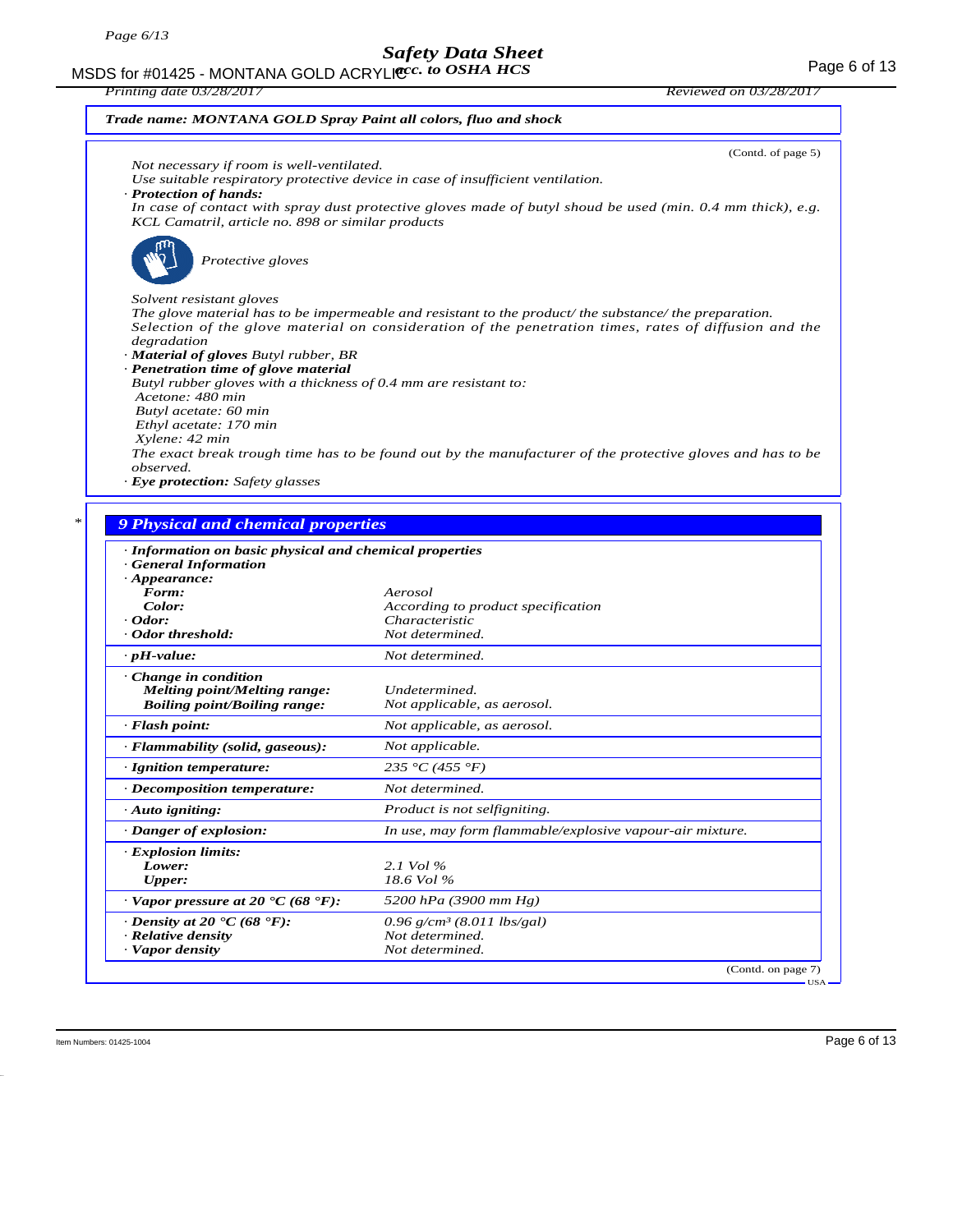MSDS for #01425 - MONTANA GOLD ACRYLICC. to OSHA HCS **Acceleration of the CONTANA COLD** ACRYLIC Control of the CON

*Printing date 03/28/2017 Reviewed on 03/28/2017*

*Trade name: MONTANA GOLD Spray Paint all colors, fluo and shock*

|                                                            |                                                        | (Contd. of page 6) |
|------------------------------------------------------------|--------------------------------------------------------|--------------------|
| $\cdot$ Evaporation rate                                   | Not applicable.                                        |                    |
| · Solubility in / Miscibility with<br>Water:               | Not miscible or difficult to mix.                      |                    |
| · Partition coefficient (n-octanol/water): Not determined. |                                                        |                    |
| $\cdot$ Viscosity:<br>Dynamic:<br>Kinematic:               | Not determined.<br>Not determined.                     |                    |
| · Solvent content:<br><b>VOC-USA</b>                       | $62.2 \%$<br>652.0 g/l / 5.44 lb/gl                    |                    |
| Solids content:<br>$\cdot$ Other information               | $36.2\%$<br>No further relevant information available. |                    |

### *\* 10 Stability and reactivity*

*· Reactivity No further relevant information available.*

- *· Chemical stability*
- *· Thermal decomposition / conditions to be avoided: No decomposition if used according to specifications.*
- *· Possibility of hazardous reactions No dangerous reactions known.*
- *· Conditions to avoid No further relevant information available.*
- *· Incompatible materials: No further relevant information available.*
- *· Hazardous decomposition products: No dangerous decomposition products known.*

### *\* 11 Toxicological information*

*· Information on toxicological effects*

| · Acute toxicity:           |             |                                                              |
|-----------------------------|-------------|--------------------------------------------------------------|
|                             |             | · LD/LC50 values that are relevant for classification:       |
| 115-10-6 dimethyl ether     |             |                                                              |
|                             |             | Inhalative $LC50/4 h$ 308 mg/l (rat)                         |
| 141-78-6 ethyl acetate      |             |                                                              |
| Oral                        | LD50        | 5620 mg/kg (rabbit)                                          |
|                             |             | Inhalative LC50/4 h 1600 mg/l (rat)                          |
| $67-64-1$ acetone           |             |                                                              |
| Oral                        | LD50        | 5800 mg/kg $(rat)$                                           |
| Dermal                      | LD50        | $20000$ mg/kg (rabbit)                                       |
| 106-97-8 butane             |             |                                                              |
|                             |             | Inhalative LC50/4 h 658 mg/l (rat)                           |
| 13463-67-7 titanium dioxide |             |                                                              |
| Oral                        | <i>LD50</i> | $>$ 20000 mg/kg (rat)                                        |
| Dermal                      | LD50        | $>10000$ mg/kg (rabbit)                                      |
|                             |             | Inhalative $ LC50/4 h  > 6.82 mg/l$ (rat)                    |
|                             |             | 64742-94-5 Solvent naphtha (petroleum), heavy arom.          |
| Oral                        | LD50        | $>$ 5000 mg/kg (rat)                                         |
| Inhalative $LC50$           |             | $\langle$ -10 mg/l (oncorhynchus mykiss / Regenbogenforelle) |
|                             |             | 108-65-6 2-methoxy-1-methylethyl acetate                     |
| Oral                        | LD50        | $8532$ mg/kg (rat)                                           |
|                             |             | (Contd. on page 8)                                           |
|                             |             | $-USA -$                                                     |

Item Numbers: 01425-1004 Page 7 of 13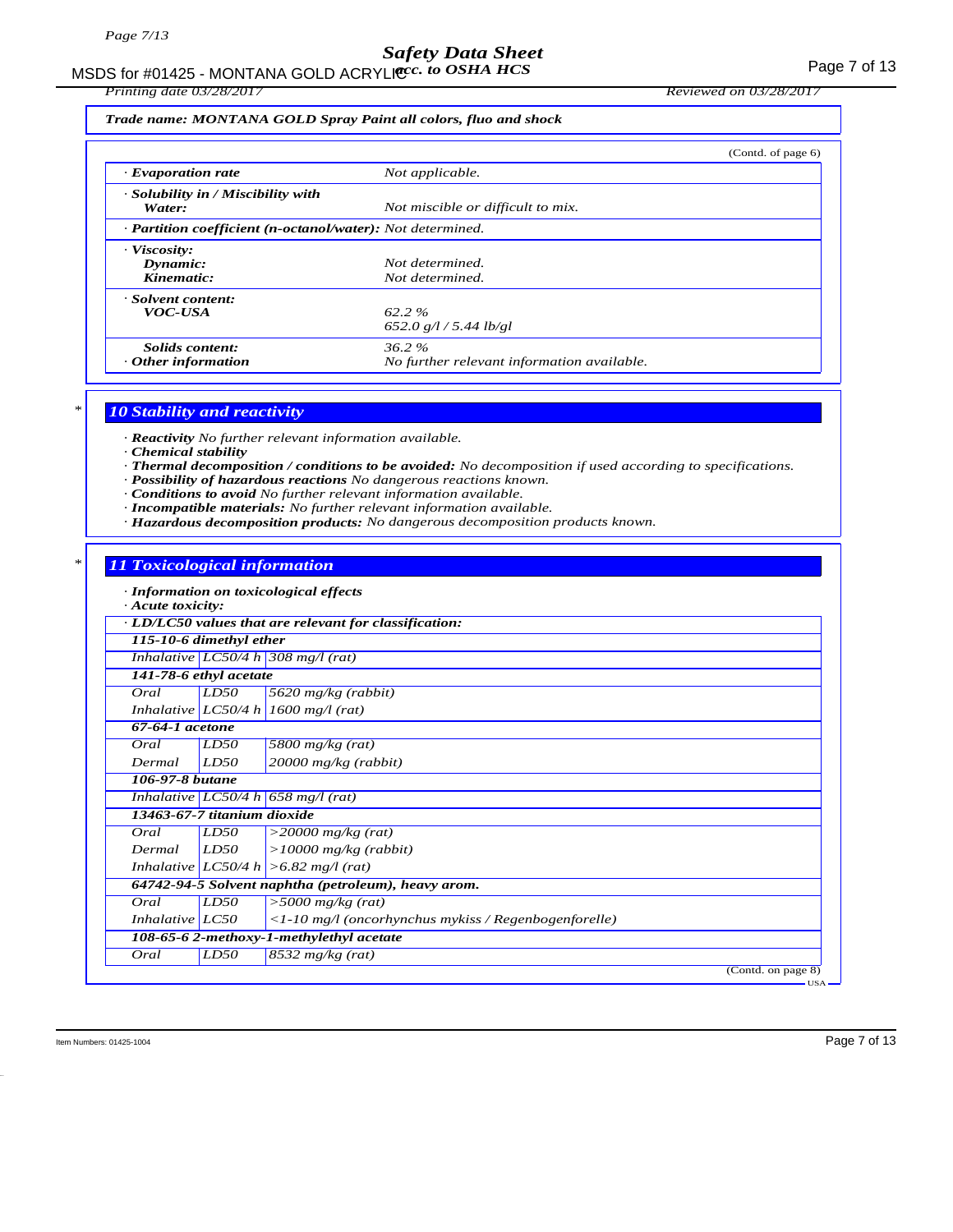#### MSDS for #01425 - MONTANA GOLD ACRYLIC  $cc.$  to OSHA HCS For the state of 13 *acc. to OSHA HCS*

*Printing date 03/28/2017 Reviewed on 03/28/2017*

|  |  | Trade name: MONTANA GOLD Spray Paint all colors, fluo and shock |  |
|--|--|-----------------------------------------------------------------|--|
|--|--|-----------------------------------------------------------------|--|

| Dermal                                                                 | LD50                    | (Contd. of page 7)<br>$>$ 2000 mg/kg (rat)                                                       |  |
|------------------------------------------------------------------------|-------------------------|--------------------------------------------------------------------------------------------------|--|
| Inhalative LC50                                                        |                         | 134 mg/l (oncorhynchus mykiss / Regenbogenforelle) (OECD-Prüfrichtlinie203)                      |  |
|                                                                        |                         | $LC50/4 h$ 35.7 mg/l (rat)                                                                       |  |
| xylene, mixture of isomers                                             |                         |                                                                                                  |  |
| Oral                                                                   | LD50                    | $8700$ mg/kg (rat)                                                                               |  |
| Dermal                                                                 | LD50                    | $>$ 2000 mg/kg (rabbit)                                                                          |  |
|                                                                        |                         | Inhalative LC50/4 h 6350 mg/l (rat)                                                              |  |
| 67-63-0 propan-2-ol                                                    |                         |                                                                                                  |  |
| Oral                                                                   | LD50                    | 5045 $mg/kg$ (rat)                                                                               |  |
| Dermal                                                                 | LD50                    | $12800$ mg/kg (rabbit)                                                                           |  |
|                                                                        |                         | Inhalative $LC50/4 h 30 mg/l$ (rat)                                                              |  |
| 100-41-4 ethylbenzene                                                  |                         |                                                                                                  |  |
| Oral                                                                   | LD50                    | $3500$ mg/kg (rat)                                                                               |  |
| Dermal                                                                 | LD50                    | $17800$ mg/kg (rabbit)                                                                           |  |
|                                                                        |                         |                                                                                                  |  |
| · Primary irritant effect:<br>$\cdot$ on the skin: No irritant effect. |                         |                                                                                                  |  |
|                                                                        |                         |                                                                                                  |  |
| $\cdot$ on the eye: Irritating effect.                                 |                         | · Sensitization: No sensitizing effects known.                                                   |  |
|                                                                        |                         |                                                                                                  |  |
|                                                                        |                         | · Additional toxicological information:                                                          |  |
|                                                                        |                         | The product shows the following dangers according to internally approved calculation methods for |  |
| preparations:<br><i>Irritant</i>                                       |                         |                                                                                                  |  |
| Vapors have narcotic effect.                                           |                         |                                                                                                  |  |
|                                                                        |                         |                                                                                                  |  |
|                                                                        |                         |                                                                                                  |  |
| · Carcinogenic categories                                              |                         |                                                                                                  |  |
|                                                                        |                         | · IARC (International Agency for Research on Cancer)                                             |  |
| 13463-67-7 titanium dioxide                                            |                         |                                                                                                  |  |
|                                                                        |                         | xylene, mixture of isomers                                                                       |  |
|                                                                        | $67-63-0$ propan-2-ol   |                                                                                                  |  |
|                                                                        |                         | 7631-86-9 silicon dioxide, chemically prepared                                                   |  |
|                                                                        | $100-41-4$ ethylbenzene |                                                                                                  |  |
| 14808-60-7 Quartz (SiO2)                                               |                         |                                                                                                  |  |
|                                                                        | $100-42-5$ styrene      |                                                                                                  |  |
|                                                                        |                         | · NTP (National Toxicology Program)                                                              |  |
| 14808-60-7 Quartz (SiO2)                                               |                         |                                                                                                  |  |
|                                                                        |                         | · OSHA-Ca (Occupational Safety & Health Administration)                                          |  |
|                                                                        |                         | None of the ingredients is listed.                                                               |  |
|                                                                        |                         |                                                                                                  |  |
|                                                                        |                         |                                                                                                  |  |
| <b>12 Ecological information</b>                                       |                         |                                                                                                  |  |
|                                                                        |                         |                                                                                                  |  |
| · Toxicity                                                             |                         |                                                                                                  |  |
| · Aquatic toxicity:                                                    |                         |                                                                                                  |  |
|                                                                        |                         | 64742-94-5 Solvent naphtha (petroleum), heavy arom.                                              |  |
|                                                                        |                         | $ ECSO(24h)  > 10-100$ mg/l (bacteria)                                                           |  |
|                                                                        |                         | $>1-10$ mg/l (daphnia)                                                                           |  |
|                                                                        |                         | $>1-10$ mg/l (Pseudokirchneriella subcapitata)                                                   |  |
|                                                                        |                         | 108-65-6 2-methoxy-1-methylethyl acetate                                                         |  |
| <b>EC</b> 10                                                           |                         | $>1000$ mg/l (bel) (ISO 8192)                                                                    |  |

USA

 $\frac{7}{($ Contd. on page 9 $)}$ 

Item Numbers: 01425-1004 Page 8 of 13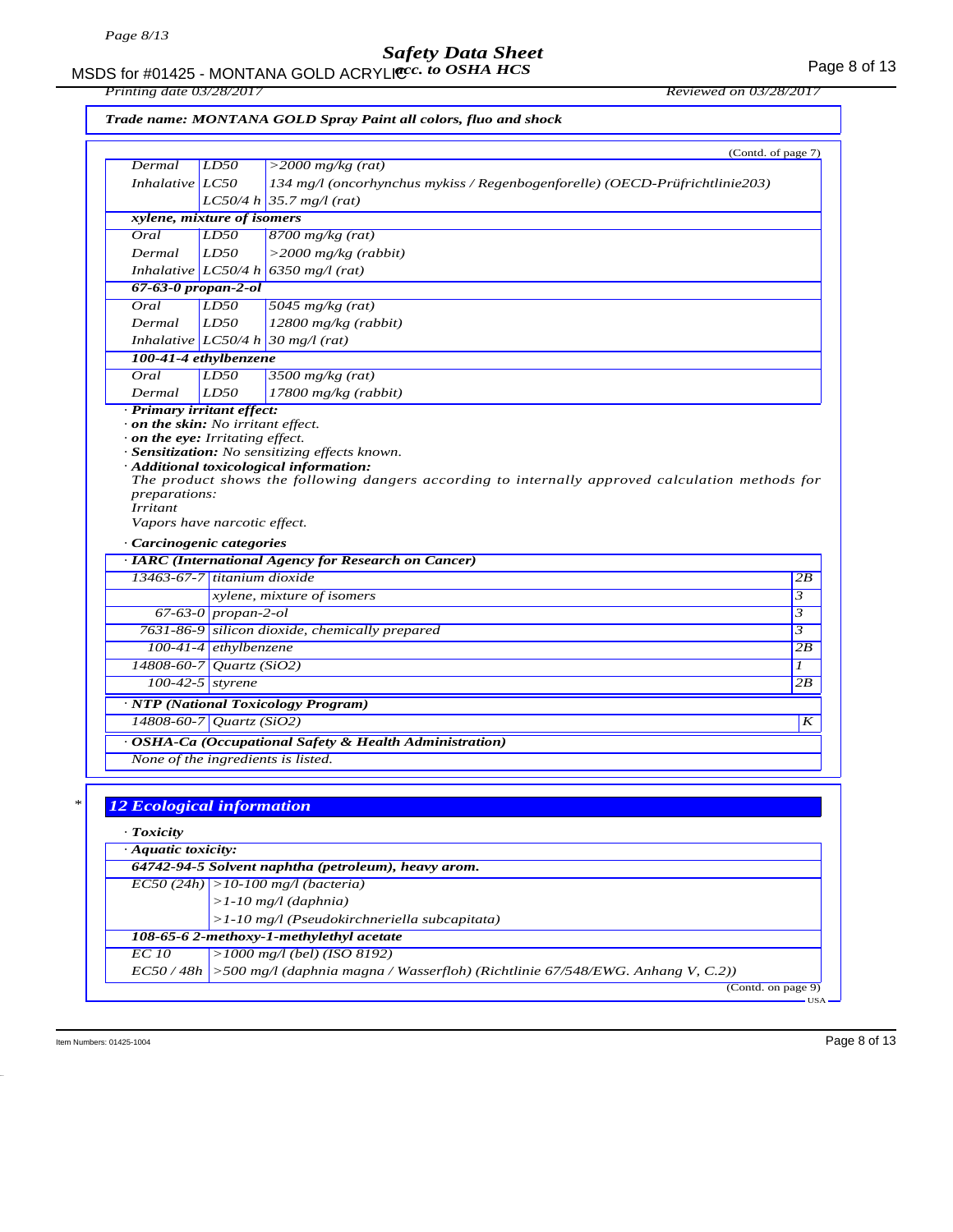# MSDS for #01425 - MONTANA GOLD ACRYLICC. to OSHA HCS **Acceleration of the COSE ACCOLD** ACRYLIC COSHA HCS

*Printing date 03/28/2017 Reviewed on 03/28/2017*

### *Trade name: MONTANA GOLD Spray Paint all colors, fluo and shock*

|                                                                               | (Contd. of page 8)                                                                                     |
|-------------------------------------------------------------------------------|--------------------------------------------------------------------------------------------------------|
| <i>EC50/72h</i>                                                               | >1000 mg/l (Selenastrum capricornutum) (OECD-Prüfrichtlinie 201)                                       |
| <b>NOEC</b>                                                                   | $\geq$ 100 mg/l (daphnia magna / Wasserfloh) (OECD-Prüfrichtlinie 202)                                 |
|                                                                               | 47.5 mg/l (Oryzias latipes) (OECD-Prüfrichtlinie 204)                                                  |
|                                                                               | xylene, mixture of isomers                                                                             |
| <i>LC50/96h</i>                                                               | $\left[7.6 \text{ mg}/1\right]$ (oncorhynchus mykiss / Regenbogenforelle)                              |
|                                                                               | $EC50 (24h)$ > 175 mg/l (bacteria)                                                                     |
|                                                                               | $EC$ 50 / 48h   3.82 mg/l (daphnia magna / Wasserfloh)                                                 |
| <i>EC50/72h</i>                                                               | $\vert$ 4.7 mg/l (Pseudokirchneriella subcapitata)                                                     |
|                                                                               | · Persistence and degradability No further relevant information available.                             |
|                                                                               | · Behavior in environmental systems:                                                                   |
|                                                                               | · Bioaccumulative potential No further relevant information available.                                 |
|                                                                               | · <b>Mobility in soil</b> No further relevant information available.                                   |
|                                                                               | · Additional ecological information:                                                                   |
| General notes:                                                                |                                                                                                        |
|                                                                               | Water hazard class 1 (Self-assessment): slightly hazardous for water                                   |
| system.                                                                       | Do not allow undiluted product or large quantities of it to reach ground water, water course or sewage |
|                                                                               | · Results of PBT and vPvB assessment                                                                   |
| $\cdot$ <b>PBT</b> : Not applicable.                                          |                                                                                                        |
| $\mathbf{u} \cdot \mathbf{D} \cdot \mathbf{D} \cdot \mathbf{M}$ ot applicable |                                                                                                        |

- *· vPvB: Not applicable.*
- *· Other adverse effects No further relevant information available.*

#### *\* 13 Disposal considerations*

#### *· Waste treatment methods*

*· Recommendation:*

*Must not be disposed of together with household garbage. Do not allow product to reach sewage system.*

- *· Uncleaned packagings:*
- *· Recommendation: Disposal must be made according to official regulations.*

| $\cdot$ UN-Number                                                     |                     |  |
|-----------------------------------------------------------------------|---------------------|--|
| · DOT, ADR, IMDG, IATA                                                | <i>UN1950</i>       |  |
| $\cdot$ UN proper shipping name                                       |                     |  |
| $\cdot$ DOT                                                           | Aerosols, flammable |  |
| $\cdot$ ADR                                                           | UN1950 Aerosols     |  |
| $\cdot$ IMDG                                                          | <b>AEROSOLS</b>     |  |
| $\cdot$ IATA                                                          | AEROSOLS, flammable |  |
| · Transport hazard class(es)<br>$\cdot$ <i>DOT</i><br>₩<br>AMMABLE CA |                     |  |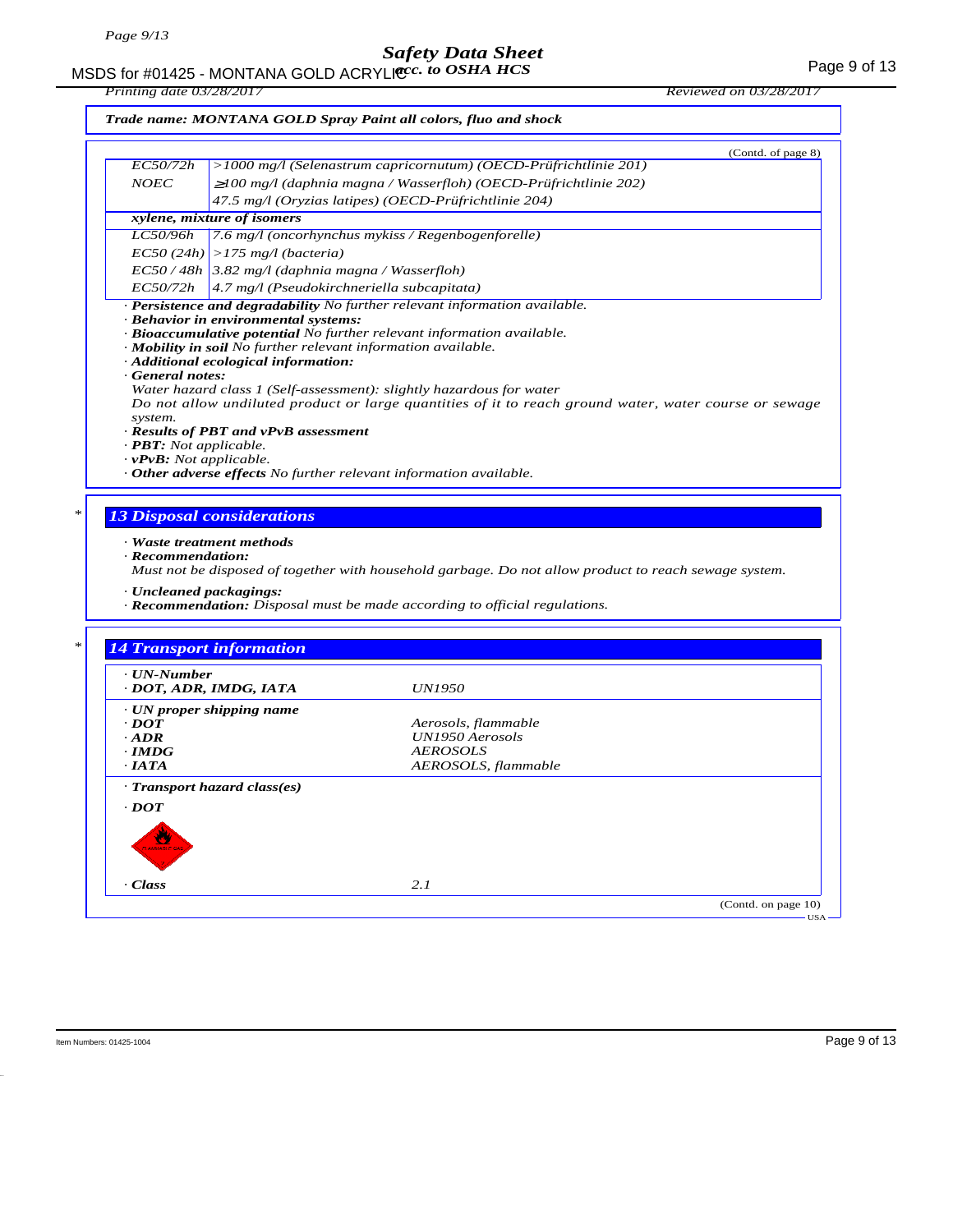MSDS for #01425 - MONTANA GOLD ACRYLIC  $cc.$  to OSHA HCS For the control of 13 *acc. to OSHA HCS*

*Printing date 03/28/2017 Reviewed on 03/28/2017*

|                                                           | (Contd. of page 9)                                                                                                                |
|-----------------------------------------------------------|-----------------------------------------------------------------------------------------------------------------------------------|
| · Label                                                   | 2.1                                                                                                                               |
| $\cdot$ ADR                                               |                                                                                                                                   |
|                                                           |                                                                                                                                   |
|                                                           |                                                                                                                                   |
|                                                           |                                                                                                                                   |
|                                                           |                                                                                                                                   |
| · Class                                                   | 2 5F Gases                                                                                                                        |
| · Label                                                   | 2.1                                                                                                                               |
| $\cdot$ IMDG, IATA                                        |                                                                                                                                   |
|                                                           |                                                                                                                                   |
|                                                           |                                                                                                                                   |
|                                                           |                                                                                                                                   |
| · Class                                                   | 2.1                                                                                                                               |
| · Label                                                   | 2.1                                                                                                                               |
|                                                           |                                                                                                                                   |
| · Packing group<br>· DOT, ADR, IMDG, IATA                 | Void                                                                                                                              |
| · Environmental hazards:                                  | Not applicable.                                                                                                                   |
|                                                           |                                                                                                                                   |
| · Special precautions for user<br>· Danger code (Kemler): | <b>Warning: Gases</b>                                                                                                             |
| <b>EMS Number:</b>                                        | $F$ -D,S-U                                                                                                                        |
| · Stowage Code                                            | SW1 Protected from sources of heat.                                                                                               |
|                                                           | SW22 For AEROSOLS with a maximum capacity of 1 litre:                                                                             |
|                                                           | Category A. For AEROSOLS with a capacity above 1 litre:                                                                           |
|                                                           | Category B. For WASTE AEROSOLS: Category C, Clear of                                                                              |
|                                                           | living quarters.                                                                                                                  |
| · Segregation Code                                        | SG69 For AEROSOLS with a maximum capacity of 1 litre:                                                                             |
|                                                           | Segregation as for class 9. Stow "separated from" class 1 except<br>for division 1.4. For AEROSOLS with a capacity above 1 litre: |
|                                                           | Segregation as for the appropriate subdivision of class 2. For                                                                    |
|                                                           | WASTE AEROSOLS: Segregation as for the appropriate                                                                                |
|                                                           | subdivision of class 2.                                                                                                           |
| Transport in bulk according to Annex II of                |                                                                                                                                   |
| <b>MARPOL73/78 and the IBC Code</b>                       | Not applicable.                                                                                                                   |
| · Transport/Additional information:                       |                                                                                                                                   |
| $\cdot$ ADR                                               |                                                                                                                                   |
| $\cdot$ Excepted quantities (EQ)                          | Code: E0                                                                                                                          |
|                                                           | Not permitted as Excepted Quantity                                                                                                |
| $\cdot$ IMDG                                              |                                                                                                                                   |
| $\cdot$ Limited quantities (LQ)                           | IL                                                                                                                                |
| $\cdot$ Excepted quantities (EQ)                          | Code: E0                                                                                                                          |
|                                                           | Not permitted as Excepted Quantity                                                                                                |
| · UN "Model Regulation":                                  | <b>UN 1950 AEROSOLS, 2.1</b>                                                                                                      |
|                                                           |                                                                                                                                   |
|                                                           |                                                                                                                                   |
| <b>15 Regulatory information</b>                          |                                                                                                                                   |
|                                                           | $\cdot$ Safety, health and environmental regulations/legislation specific for the substance or mixture                            |
| · Sara                                                    |                                                                                                                                   |

*None of the ingredients is listed.*

(Contd. on page 11) USA

Item Numbers: 01425-1004 Page 10 of 13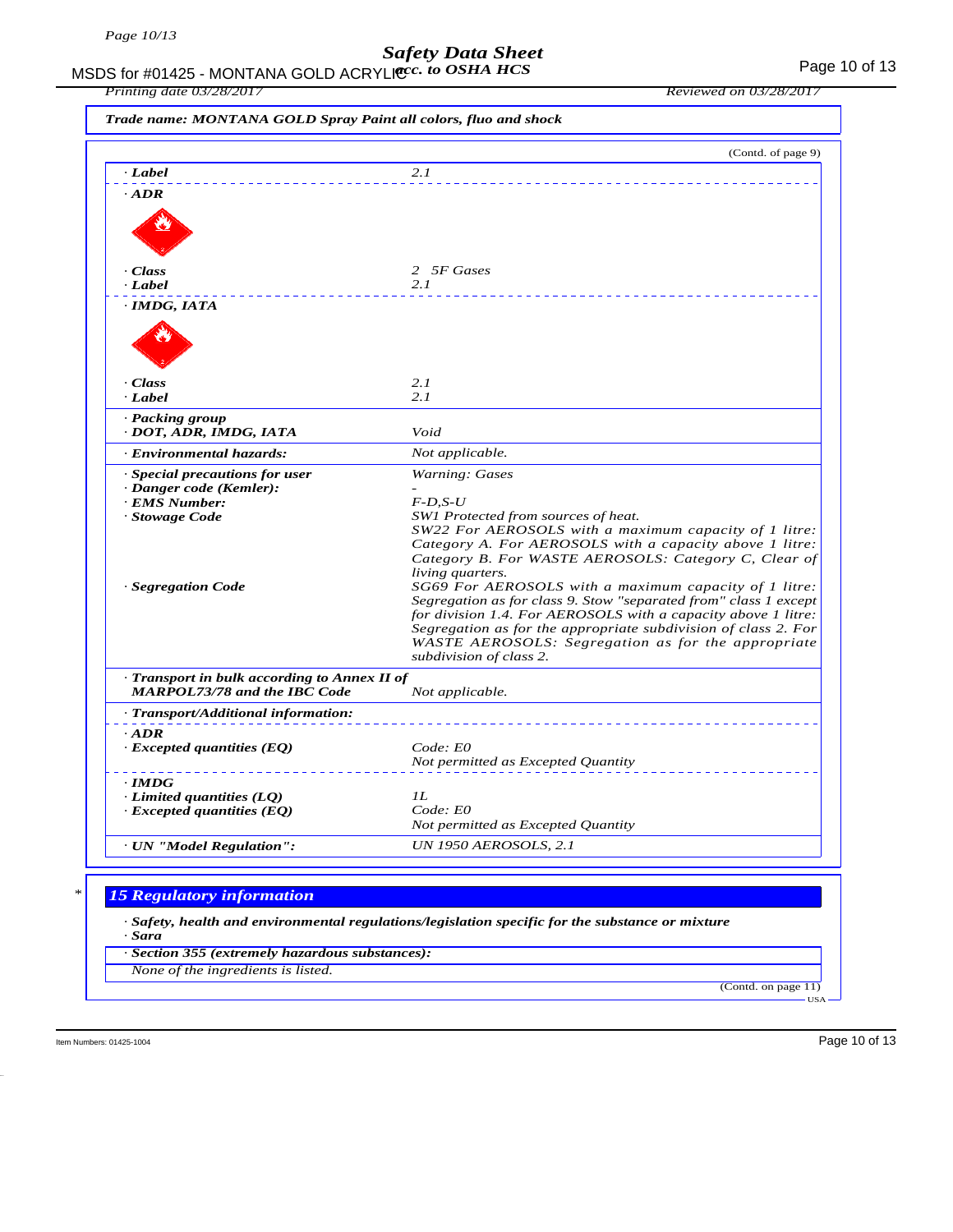#### MSDS for #01425 - MONTANA GOLD ACRYLIC  $cc.$  to OSHA HCS For the control of 13 *acc. to OSHA HCS*

*Printing date 03/28/2017 Reviewed on 03/28/2017*

*Trade name: MONTANA GOLD Spray Paint all colors, fluo and shock*

|                    | · Section 313 (Specific toxic chemical listings):             | (Contd. of page 10) |
|--------------------|---------------------------------------------------------------|---------------------|
|                    | xylene, mixture of isomers                                    |                     |
|                    | $67-63-0$ propan-2-ol                                         |                     |
|                    | 100-41-4 ethylbenzene                                         |                     |
|                    |                                                               |                     |
|                    | 95-63-6 $1,2,4$ -trimethylbenzene<br>$98-82-8$ cumene         |                     |
|                    | 85-44-9 phthalic anhydride                                    |                     |
| $100-42-5$ styrene |                                                               |                     |
|                    |                                                               |                     |
|                    | · TSCA (Toxic Substances Control Act):                        |                     |
|                    | 106-97-8 butane                                               |                     |
|                    | $141-78-6$ ethyl acetate                                      |                     |
|                    | $67-64-1$ acetone                                             |                     |
|                    | 74-98-6 propane                                               |                     |
|                    | 13463-67-7 titanium dioxide                                   |                     |
|                    | 64742-94-5 Solvent naphtha (petroleum), heavy arom.           |                     |
|                    | $108-65-6$ 2-methoxy-1-methylethyl acetate                    |                     |
|                    | $9004 - 70 - 0$ cellulose nitrate                             |                     |
|                    | $67-63-0$ propan-2-ol                                         |                     |
|                    | 7631-86-9 silicon dioxide, chemically prepared                |                     |
|                    | 100-41-4 ethylbenzene                                         |                     |
|                    | 64742-95-6 Solvent naphtha (petroleum), light arom.           |                     |
|                    | 95-63-6 $1,2,4$ -trimethylbenzene                             |                     |
|                    | $123-86-4$ n-butyl acetate                                    |                     |
|                    | 108-67-8 mesitylene                                           |                     |
| · Proposition 65   |                                                               |                     |
|                    | Chemicals known to cause cancer:                              |                     |
|                    | None of the ingredients is listed.                            |                     |
|                    | · Chemicals known to cause reproductive toxicity for females: |                     |
|                    | None of the ingredients is listed.                            |                     |
|                    | · Chemicals known to cause reproductive toxicity for males:   |                     |
|                    | None of the ingredients is listed.                            |                     |
|                    | · Chemicals known to cause developmental toxicity:            |                     |
|                    | None of the ingredients is listed.                            |                     |
|                    |                                                               |                     |
|                    | · Cancerogenity categories                                    |                     |
|                    | · EPA (Environmental Protection Agency)<br>$67-64-1$ acetone  | I                   |
|                    |                                                               | Ι                   |
|                    | xylene, mixture of isomers                                    |                     |
|                    | $100-41-4$ ethylbenzene                                       | D                   |
|                    | 98-82-8 cumene                                                | CBD                 |
|                    | · TLV (Threshold Limit Value established by ACGIH)            |                     |
|                    | $67-64-1$ acetone                                             | A4                  |
|                    | 13463-67-7 titanium dioxide                                   | $\overline{A4}$     |
|                    | xylene, mixture of isomers                                    | A4                  |
|                    | $67-63-0$ propan-2-ol                                         | A4                  |
|                    | 100-41-4 ethylbenzene                                         | $\overline{A3}$     |
| 14808-60-7         | Quartz(SiO2)                                                  | $\overline{A2}$     |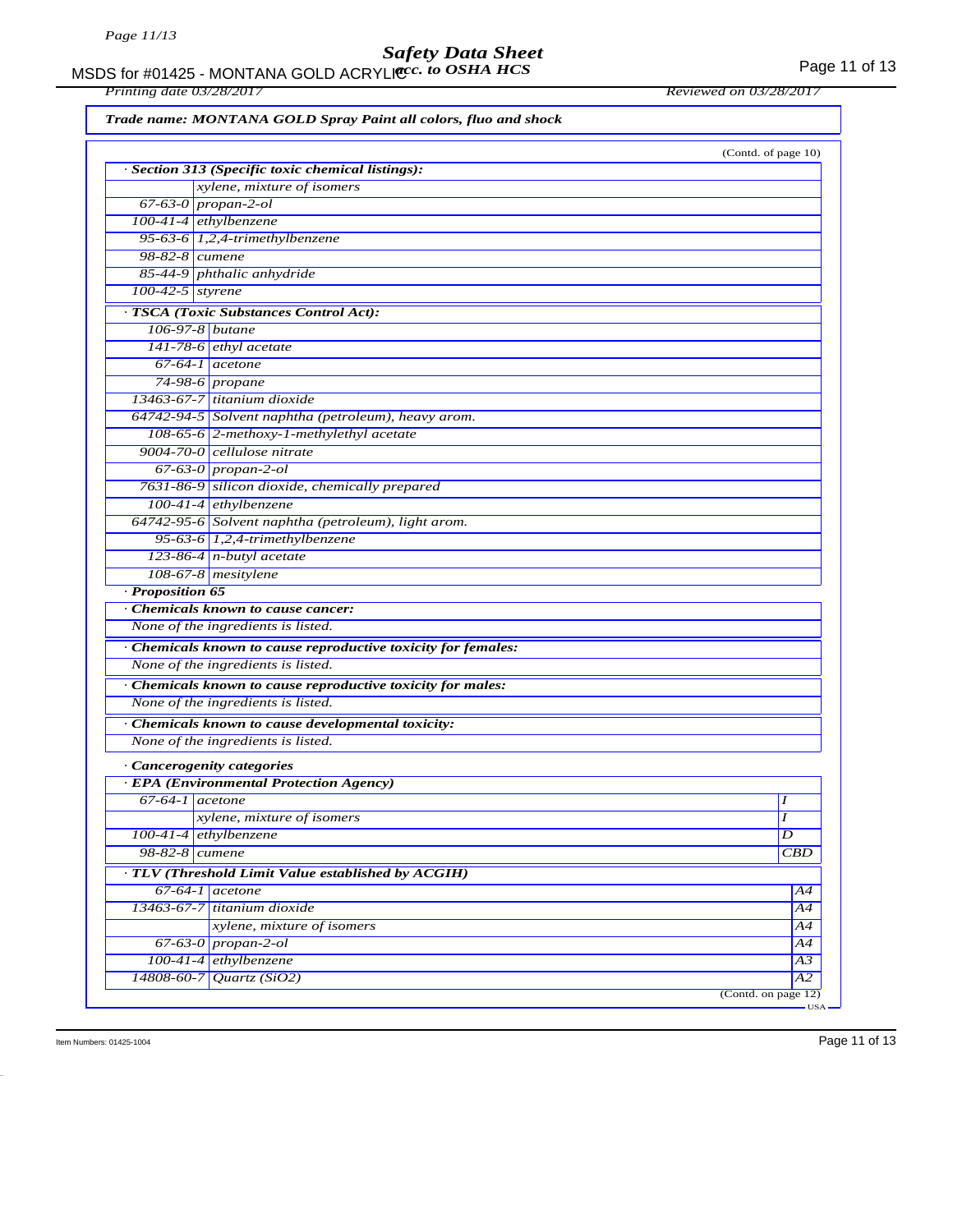MSDS for #01425 - MONTANA GOLD ACRYLICC. to OSHA HCS **Acceleration of the COSE ACCOLD** ACRYLIC COSHA HCS

*Trade name: MONTANA GOLD Spray Paint all colors, fluo and shock*

|                                                                                           | (Contd. of page 11)                   |    |  |  |
|-------------------------------------------------------------------------------------------|---------------------------------------|----|--|--|
|                                                                                           | 85-44-9 phthalic anhydride            | A4 |  |  |
| $\overline{100-42-5}$ styrene                                                             |                                       | A4 |  |  |
| · MAK (German Maximum Workplace Concentration)                                            |                                       |    |  |  |
|                                                                                           | $13463-67-7$ titanium dioxide         | 3A |  |  |
|                                                                                           | $\overline{100-41-4}$ ethylbenzene    | 3A |  |  |
|                                                                                           | $14808 - 60 - 7$ <i>Quartz</i> (SiO2) |    |  |  |
| $\overline{100-42}$ -5 styrene                                                            |                                       | 5  |  |  |
| · NIOSH-Ca (National Institute for Occupational Safety and Health)                        |                                       |    |  |  |
|                                                                                           | $13463 - 67 - 7$ titanium dioxide     |    |  |  |
|                                                                                           | $14808 - 60 - 7$ Quartz (SiO2)        |    |  |  |
| <b>Chemical safety assessment:</b> A Chemical Safety Assessment has not been carried out. |                                       |    |  |  |

#### *\* 16 Other information*

*This information is based on our present knowledge. However, this shall not constitute a guarantee for any specific product features and shall not establish a legally valid contractual relationship.*

### *· Relevant phrases*

*H220 Extremely flammable gas. H225 Highly flammable liquid and vapor. H226 Flammable liquid and vapor. H228 Flammable solid. H280 Contains gas under pressure; may explode if heated. H304 May be fatal if swallowed and enters airways. H312 Harmful in contact with skin. H315 Causes skin irritation. H319 Causes serious eye irritation. H332 Harmful if inhaled. H336 May cause drowsiness or dizziness. H351 Suspected of causing cancer. H373 May cause damage to organs through prolonged or repeated exposure. · Date of preparation / last revision 03/28/2017 / 3 · Abbreviations and acronyms: RID: Règlement international concernant le transport des marchandises dangereuses par chemin de fer (Regulations Concerning the International Transport of Dangerous Goods by Rail) ICAO: International Civil Aviation Organisation ADR: Accord européen sur le transport des marchandises dangereuses par Route (European Agreement concerning the International Carriage of Dangerous Goods by Road) IMDG: International Maritime Code for Dangerous Goods DOT: US Department of Transportation IATA: International Air Transport Association ACGIH: American Conference of Governmental Industrial Hygienists EINECS: European Inventory of Existing Commercial Chemical Substances ELINCS: European List of Notified Chemical Substances CAS: Chemical Abstracts Service (division of the American Chemical Society) NFPA: National Fire Protection Association (USA) HMIS: Hazardous Materials Identification System (USA) VOC: Volatile Organic Compounds (USA, EU) LC50: Lethal concentration, 50 percent LD50: Lethal dose, 50 percent PBT: Persistent, Bioaccumulative and Toxic vPvB: very Persistent and very Bioaccumulative NIOSH: National Institute for Occupational Safety OSHA: Occupational Safety & Health TLV: Threshold Limit Value PEL: Permissible Exposure Limit REL: Recommended Exposure Limit BEI: Biological Exposure Limit Flam. Gas 1: Flammable gases – Category 1 Flam. Aerosol 1: Aerosols – Category 1 Press. Gas: Gases under pressure – Compressed gas Flam. Liq. 2: Flammable liquids – Category 2*

(Contd. on page 13) USA